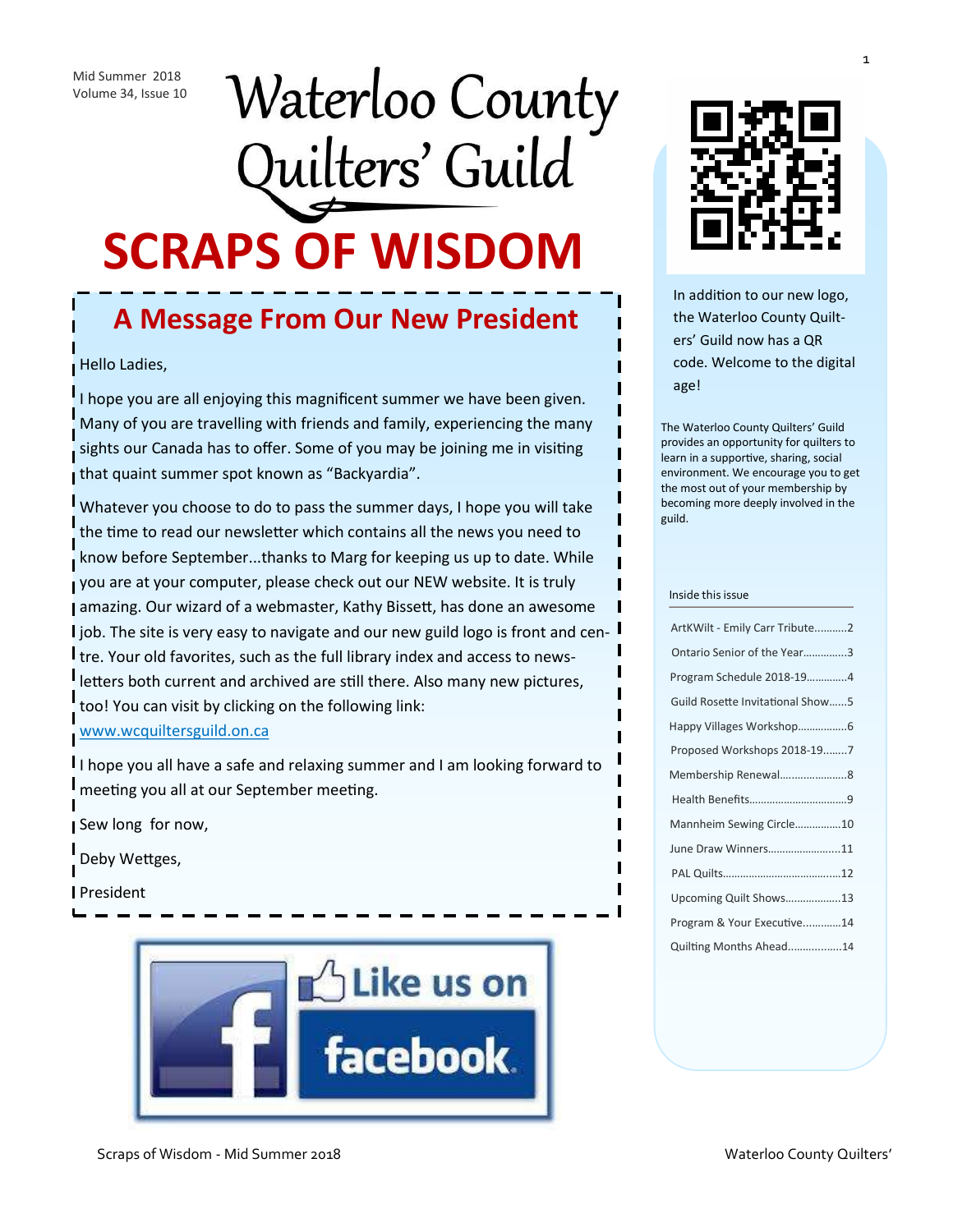

# **ArtKWilt Entry at Quilt Canada 2018**

At the AGM in June, we were privileged to see this tribute to Canadian artist Emily Carr, brilliantly depicted by Marg Notar, Dorothy Holdenmeyer, Judy Pearce, Ilene Atkins and Nancy Winn.

For Emily, Wherever We May Find Her" - Centre portrait by Judy Pearce, The Point by Ilene Atkins, Indian Church by Nancy Winn, Big Raven by Dorothy Holdenmeyer & Trees in the Sky by Marg Notar

Artists' Statement: As female artists, we looked to Canadian art, and specifically Canadian female artists, for inspiration. Emily Carr and her work quickly became the obvious choice as she represented a creative, Canadian woman whose work evolved as her life unfolded. The movement in this piece reflects the movement of her life: Clockwise from top left: The Point, Indian Church, Big Raven, Trees in the Sky. Centre: Emily Carr.

Congratulations on having this work included in Quilt Canada 2018 in Vancouver!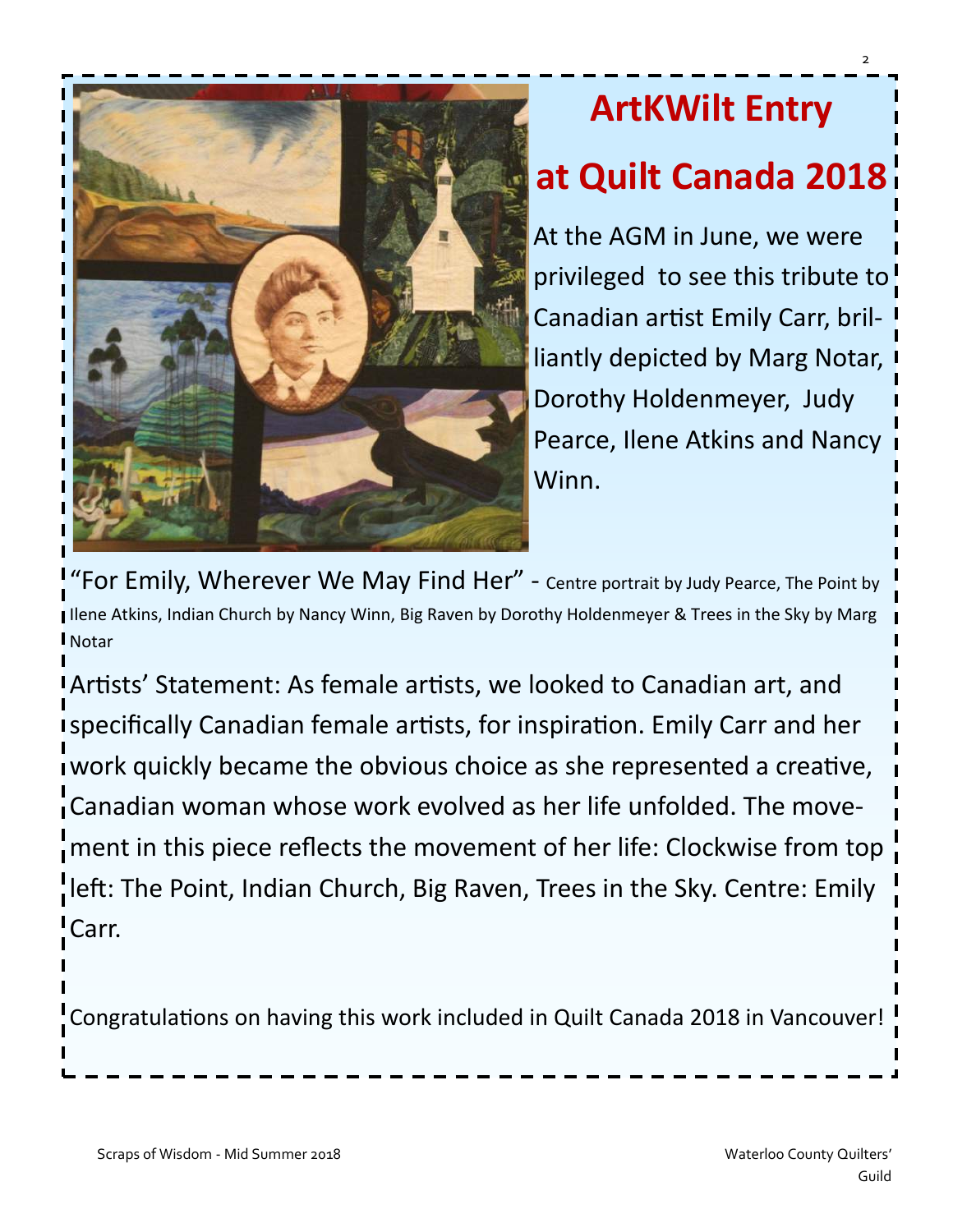

#### **Council honours exemplary citizens in Waterloo Region**

The Region honoured a number of I volunteers at Regional Council in June.

"Volunteers are at the heart of this great community and it is important that we pause to recognize all that they do", said Regional Chair Ken Seiling.

#### Ontario Heritage Award for Lifetime **Achievement**

Lary Turner, a long-time resident of Cambridge, has contributed significantly to the conservation of Hespeler's cultural heritage for over 40 years. Locally, he is known as "Mr. Hespeler," having acquired an expert knowledge of the area through years of community involvement. Lary played an integral role in founding the Hespeler Heritage Center, an organization devoted to the promotion and preservation of history and community. He has been an active member of the Waterloo Regional Heritage Foundation and currently serves as one of the Foundation's Elected Directors.

#### Young Heritage Leaders Awards (Group)

Since 2000, teachers and students at Bluevale Collegiate Institute have volunteered at the Waterloo Wellington Children's Groundwater

Festival. Each year a group of enthusiastic volunteers spends a great deal of time and effort preparing for and animating 50 hands-on, interactive learning centres.

The Groundwater Festival aims to educate more than 5,000 students in grades two to five about the importance of water in their daily lives by delivering several key messages: use water wisely, protect your water, examine the relationship between water and technology, and celebrate the role of water in our ecosystem.

#### **Ontario Senior of the Year**

Ruth Hicks' many volunteer contributions to Waterloo Region Museum and Schneider Haus have enhanced visitors' experiences. Ruth, a retired nurse, has been a dedicated volunteer for over 23 years and has donated over 2,800 hours of her time.

Ruth's passion for gardening has been put to good use in the heritage gardens at Doon Heritage Village. During the summer months, you will find Ruth in period costume, tending to the plants on the 60 acre property. She has also been active in programs like Day in the Life, Lantern Tours, and Starry Night.

Copied with permission from the Kitchener Citizen July 2018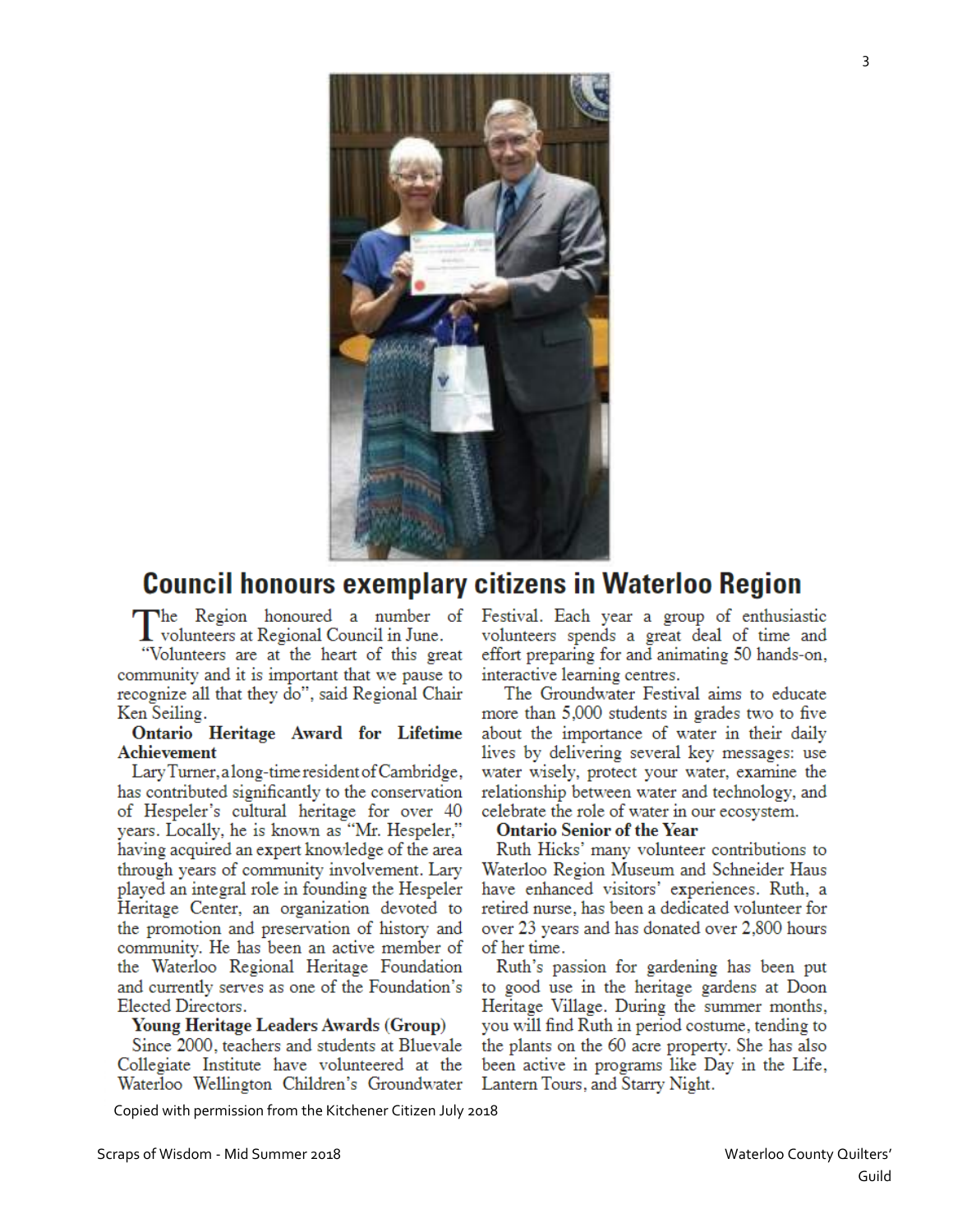# **Program Schedule for 2018-19**

September - Dorothy Holdenmeyer

October - Celeste Compon, Meerkat Trading

November - Christmas Social, no speaker

January - Marilyn Farquhar

February - Susan Forbes

March - Alin Chan

April - Pauline Grondin

May - Laura Coia

June - Annual General Meeting, no speaker



Doors open for guild meetings at 12:45 in the afternoon and 6:30 in the evening. **Unless you are involved in setting up the room, please do not arrive until after the above mentioned times so those setting up have room to work.** Thank you!



Scraps of Wisdom - Mid Summer 2018 Waterloo County Quilters' Natural Material Occurs of Waterloo County Quilters'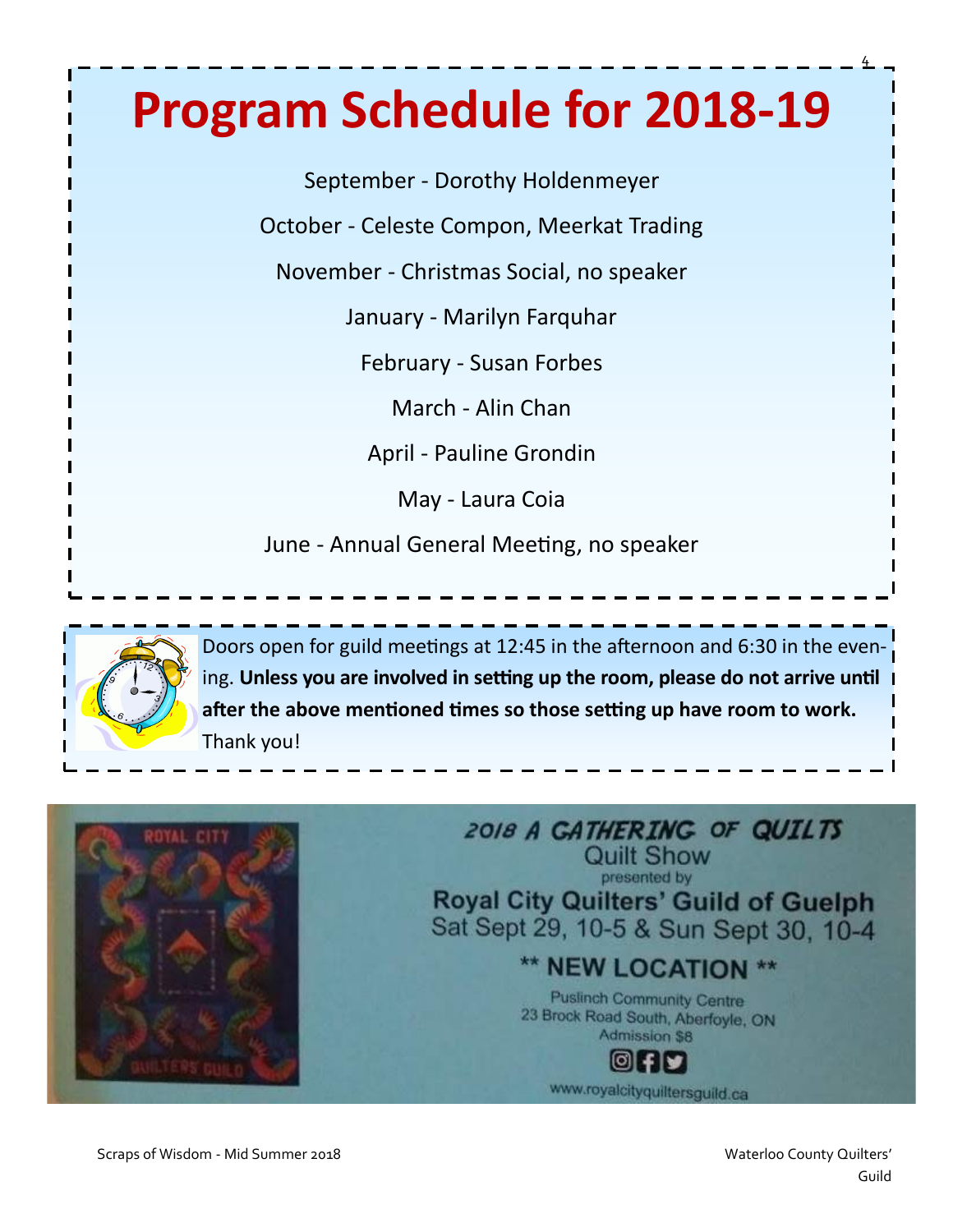#### **Guild Rosette Invitational Show**





CQA/ACC member guilds, who had awarded a CQA/ACC Rosette to the Viewers' Choice or Best in Show quilt at their 2017 Quilt Show, were asked to have that quilt submitted for entry to the 2018 Guild Rosette Invitational. Nineteen beautiful quilts were hung in this show, and our conference guests voted for I their favorite. The winner of the CQA/ACC Guild Rosette Invitational Viewers' Choice Award received \$1000.

And the Viewers' Choice winner of the 2018 CQA/ACC Guild Rosette Invitational show was…

### **'Ode To Lavallee'**

Created by quilters: Ilene Atkins, Dorothy Holdenmeyer, Marg Notar, Judy Pearce and Nancy Winn, art KWilt connection

**CONGRATULATIONS!**

### Save the date for QUILT CANADA 2019! June 12-15, 2019 **EY Centre, Ottawa, ON**

[https://canadianquilter.com/quilt](file:///C:/Users/margs_000/Links)-canada-2019/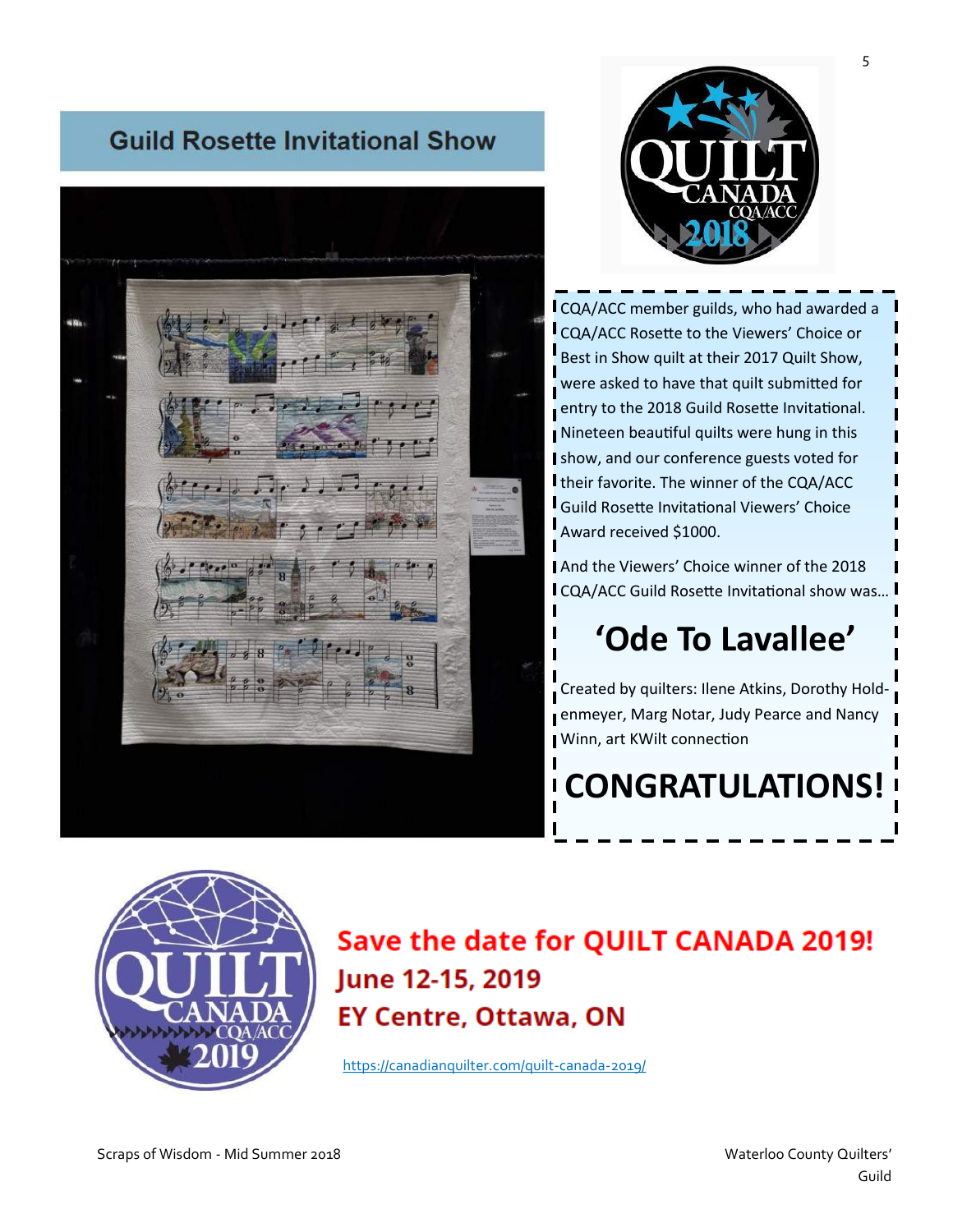### **Library Book Workshop - Karen Eckmeier's "Happy Villages"**

It seems that the Stupendous Stitching workshop was a huge success. I loved the sharing of fun, laughter, supplies and I the beautiful show and tell that followed.

Let's do it again! This time we'll gather around another of our library books, Karen Eckmeier's "Happy Villages" . This is a REALLY fun technique that is doable in a day (except for the quilting). Just like Carol Ann Waugh's "Stupendous I Stitching", it doesn't take a huge amount of thinking...just fun. Here is a link to a youtube video of Karen's technique.

[https://www.youtube.com/watch?v=gUqtM8bIVi0](file:///C:/Users/margs_000/Links) She demonstrates another of her techniques first (Accidental Landscapes) so you'll need to fast forward to 13 minutes to begin the "Happy Villages" portion. Her Accidental Landscapes would be fun for a future workshop.

The workshop will be held on Saturday, September 29, 2018 at the Mannheim Community Centre. The cost is \$20.00, payable before the workshop. **This workshop booked up quickly at the AGM in June, so there is a waiting list.**

Here is a supply list:

- A piece of background fabric, whatever size you'd like to make (any fabric will do) I'd recommend starting with a piece no larger than about 15" x 20". Smaller may be better.
- Small scraps of fabric to make houses, roofs, windows, doors
- Sky fabric, if you choose to have a sky (it's up to you)
- Water fabric, if you choose to have water
- Mountain or rock fabric, if you want them in your village
- Small bits of green fabric for trees
- White glue or a glue stick



- Tulle to cover your piece before quilting. It is nice to audition different colours, so I will bring a variety of colours so you can audition them after making your piece. I'll have a donation bucket there for loose change if you choose to use what I bring
- Batting and backing to fit your piece
- Thread for quilting and detail
- Safety pins for basting

Looking forward to a fun day of gathering around another book from our excellent library collection.

Judy Pearce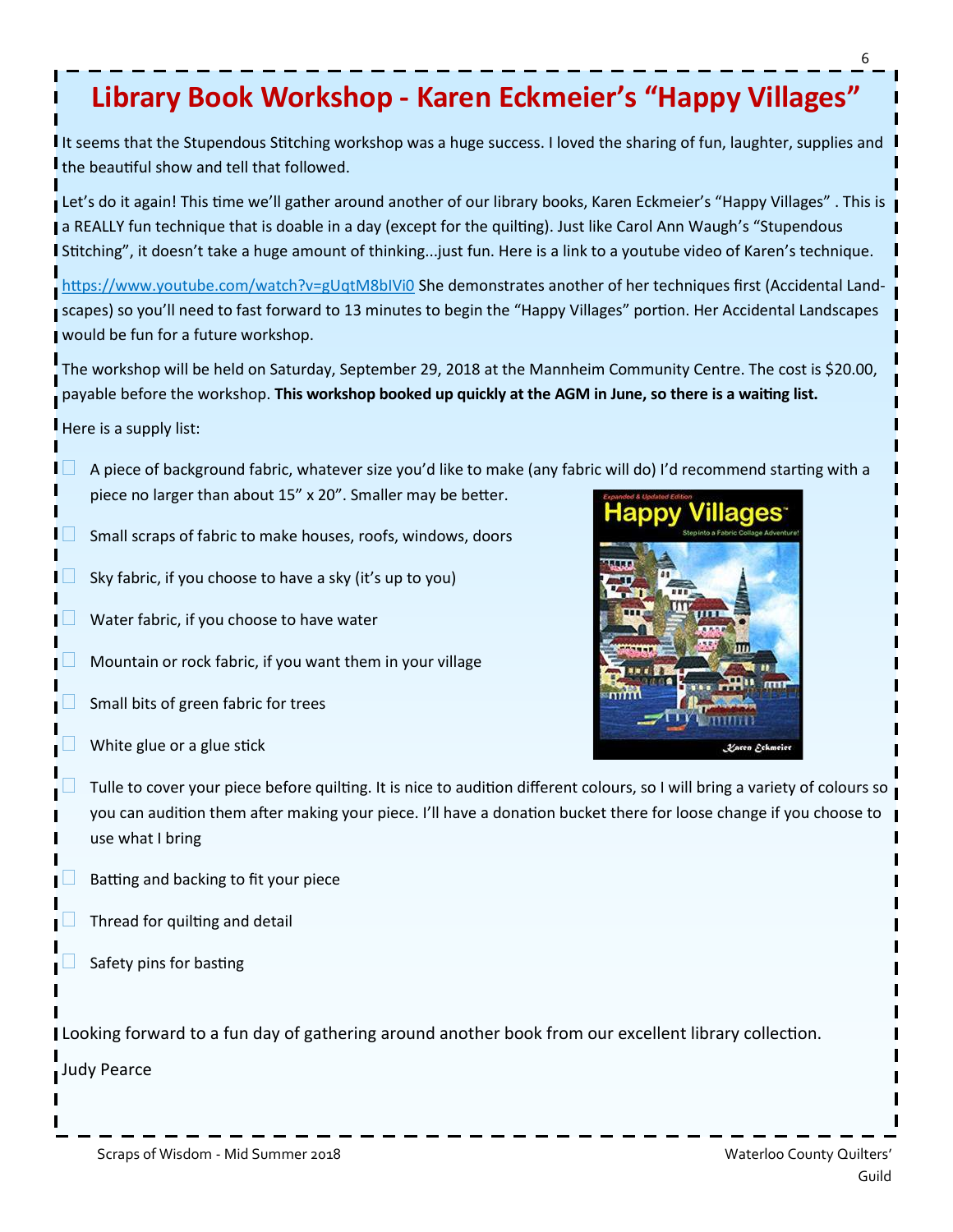# **PROPOSED WORKSHOPS DURING 2018-19**

September 29 - Happy Villages with Judy Pearce (which is full with 6 on the waiting list) October - Possibly another Happy Villages with Judy Pearce November 10 - Smile Quilt Bee at Mannheim November 17 - Using Rulers to Quilt on a Domestic Machine with Robin Bogaert January - Possibly Accuquilt Cutting February 23 - Susan Forbes - Curved Quilts March - Mini Retreat at Emmanuel United Church April 27th - Stash Buster with Deb Beirnes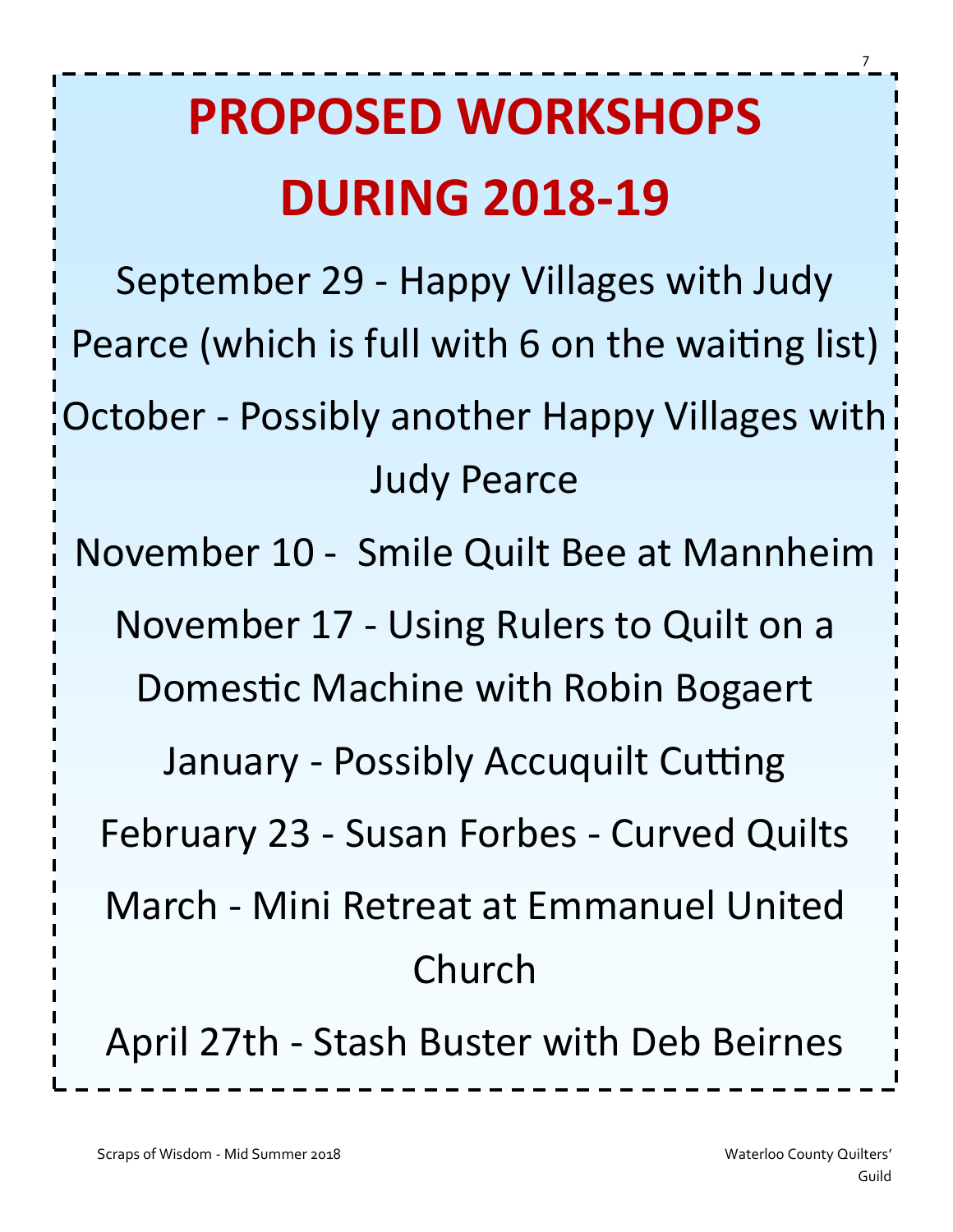# **CALLING ALL WCQG QUILTERS FOR 2018-19**

June and September are renewal months for your membership. Remember, if you renewed in May or are renewing in June, you are eligible for the draw (at the September meeting) for I a free membership for the coming year. The renewal form is on the website under "Membership".

You can:

- Fill it in online and print it out
- Print the form out and fill it in by hand
- Or, there will be forms and envelopes at the June and September meetings for your convenience

Please remember to put your \$35 in an envelope along with the membership form. If you put in \$40, you will get the \$5 back at the next meeting. We are very lucky that our membership fees have not increased like so many things: been to the garden centre lately, or bought gas for your car!?!?

We are a bargain. Renewals are \$35 and new memberships are \$40.

Thanks,

Madeline Hughes, Membership Chair

Pictures:

Please put a check mark next to your picture at the membership desk if it is still okay for this coming year's handbook. I will be taking pictures of our members for the 2018-19 WCQG Handbook at the June and September meetings. I have almost 170 pictures of our members. If you wish a retake or need a picture taken, please let me know at the June or Septembers meetings.

Madeline, non-professional picture taker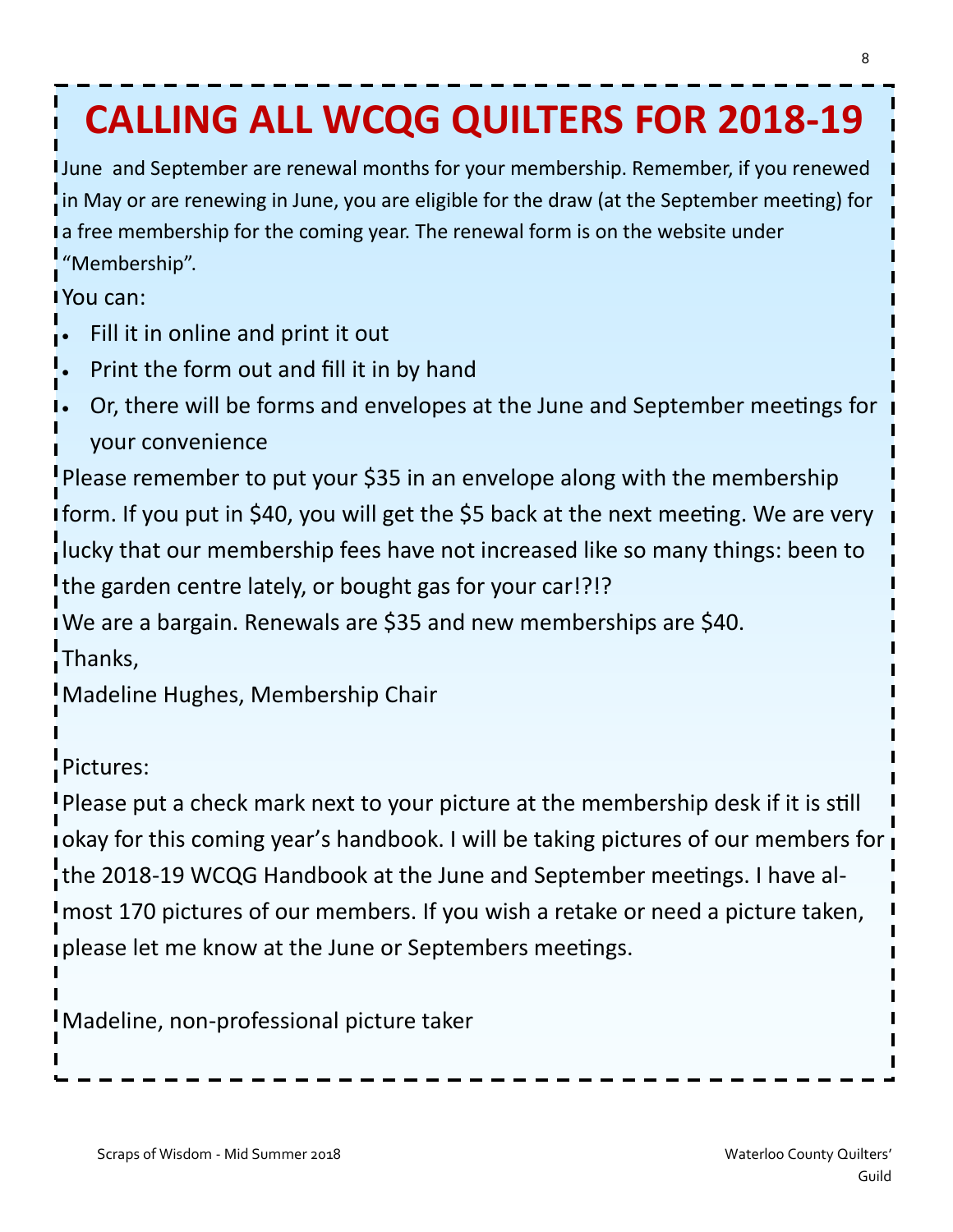# **Health benefits of knitting** go way beyond a warm hat

Crafts have therapeutic effects on the brain and body alike

#### Amanda Mascarelli

When I picked up knitting needles for the first time about two years ago, I couldn't have imagined how vital the hobby would become to my well-being. Learning to knit was hard, but once I mastered it, the craft became addictive. It calmed me and helped me to write and to deal with the frustrations of motherhood.

Crafters have long recognized the therapeutic value of activities such as knitting and crocheting. (A 2013, survey of more than 3,500 knitters worldwide, for example, found that 81.5 percent of respondents rated themselves as feeling happier after knitting.)

But could crafts such as knitting offer more farreaching, long-term health benefits?

Mind-stimulating activities such as these have been used by occupational therapists to alleviate symptoms of depression and to help improve motor functions in people with illnesses such as Parkinson's disease, says Sharon Gutman, an occupational therapist at Columbia University in New York.

In a 2007 review paper, Gutman and Victoria Schindler surveyed the literature that analyzes the neurological basis for how hobbies and activities relate to health and well-being. They found that engaging in such activities as arts and crafts, music, meditation, home repairs and reading stimulates the mind, reduces the effects of stress-related diseases and slows cognitive decline.

In a 2012 study, Mayo Clinic professor of neurology and psychiatry Yonas Geda and colleagues studied the effects of activities including knitting, quilting and playing games in 1,321 seniors, nearly 200 of whom had mild cognitive impairment, an intermediate stage between normal aging and dementia. The researchers found that those who engaged in crafting, computer activities, playing games and reading books were 30 to 50 percent less likely to have mild cognitive impairment than those who did not.

Geda notes that activities such as crafting may help build up "cognitive reserves and the ability to buffer and withstand lots of assault by bad chemicals in the brain and bad proteins accumulating." He points to animal studies showing that mice and rats living in enriched surroundings-such as with running wheels. toys and complex environments - are less likely than others to develop cognitive problems such as dementiaand Alzheimer's disease.

One reason, Gutman says, is that these activities engage several of the brain's lobes - the frontal lobe (guides rewards processing, attention and planning). the parietal lobe (handles sensory information and spotial navigation), the occipital lobe (processes visual in formation), the temporal lobe (stores memories and interprets language and meaning) and the cerebellum



OAK CAYTER, NEWS SERVICES FRIE FHOTO

(co-ordinates precision and timing of movement).

Calling on all of these brain regions stimulates neural connections and keeps the connections working quickly and efficiently. Gutman says. The more we use these connections as we age, "the more they seem to stay intact and preserve our brain's function and stave off illnesses such as dementia."

So far, only a few studies have explored the therapeutic potential of crafting. In one study, 38 women hospitalized for anorexia were given a questionnaire about their psychological state after being taught to knit.

After an average 80 minutes of knitting a day for an average of three weeks, 74 percent of them reported less fear and preoccupation with their eating disorder, the same percentage reported that knitting had a calming effect, and just over half said knitting gave them a sense of pride, satisfaction and accomplishment.

There is a great deal more anecdotal evidence of the beneficial health effects of knitting. For instance, the McLean, Va.-based nonprofit Project Knitwell, which offers knitting instruction for caregivers, hospital staff, patients and patients' relatives, has found that participants "are less worried and feel a great sense of accomplishment when they complete a knitted item." says the group's founder, Carol Caparosa.

The rhythmic movements of knitting offer many of the same kinds of benefits as meditation, says Carrie Barron, an assistant clinical professor of psychiatry at Columbia and coauthor of the book The Creativity Cure: How to Build Hoppiness With Your Own Two Hands. In addition, she says, seeing a project take shape provides a deep sense of satisfaction.

I will keep all of this in mind the next time one of my knitting projects goes awry. It's good to be reminded that it's the process - not just the end product - that matters

The Washington Post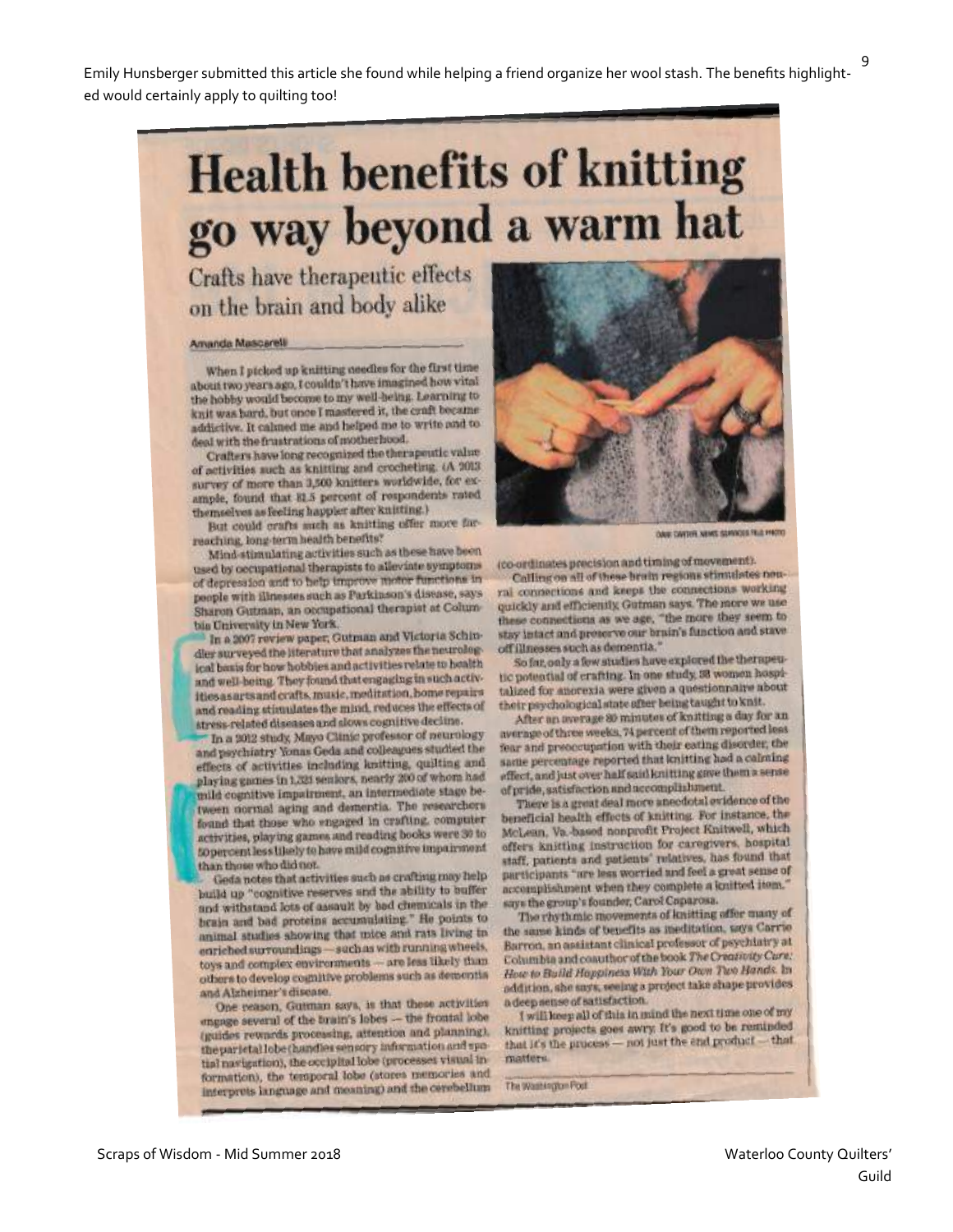# **Mannheim Sewing Circle**

Please join us in September for our first Mannheim sewing day after the summer break. Bring your own bagged lunch. Don't forget your sewing supplies and the project of your choice on which to work. Tea and coffee will be provided. Your \$4 donation helps cover the cost of the room rental. Find directions to Mannheim on our guild website, or in your membership handbook. See you there on Wednesday, September 12th, from 9 to 4.

Megan and Tamara



### Be part of history. Join us for a unique agricultural experience!

International Plowing Match & Rural Expo 2018 Quilt Competition -All entries will be displayed during the Quilt Show held August 17 & 18, 2018 at St. Paul's Congregational Church, 450 Park Avenue West, Chatham, ON, where judging will take place and prizes awarded. All quilts entered will be exhibited in the Lifestyles Area of the Chatham-Kent International Plowing Match & Rural Expo at Pain Court, September 18 - 22, 2018.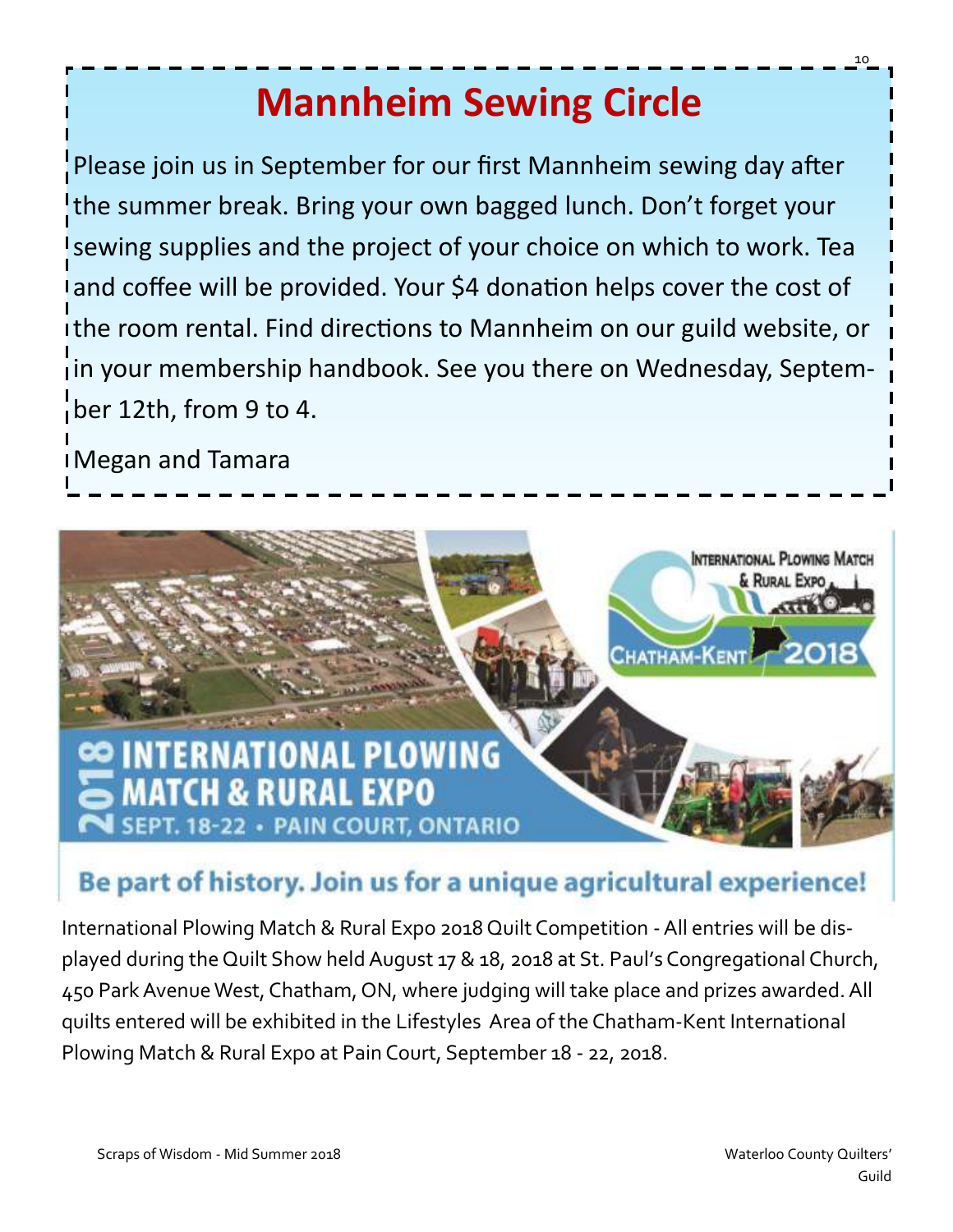## **And the Winner is…**

Several draws were held at the AGM in June regarding ongoing efforts to encourage more quilting last year. The following are the winners whose names were randomly drawn from the entrants:

Round Robin - Maria Wirth

UFO - Glenda Dippel

Library Challenge - Marg Sandiford

Thank you to all who entered these various contests, and congratulations to the winners.

> A quilt is just pieces of fabric that believed in themselves.

www. Anniescraftstore.com







**OUIT 201** 



**Please refrain from wearing perfume to guild meetings as some members are allergic or sensitive to them.**



**DON'T FORGET TO SIGN IN AT THE MEMBERSHIP DESK AND GET YOUR DOOR PRIZE DRAW TICKET! It is important for** fire regulations **that we** 

**know how many people we have in the community centre, especially during the afternoon meetings.**

### **Professional Guild Members**

Any guild members who provide a quilt-related service or operate a quilt-related business have an opportunity to be listed on our website under "Member Professionals". Please review existing member listings to see what to include.

Scraps of Wisdom - Mid Summer 2018 Waterloo County Quilters' National Business County Quilters'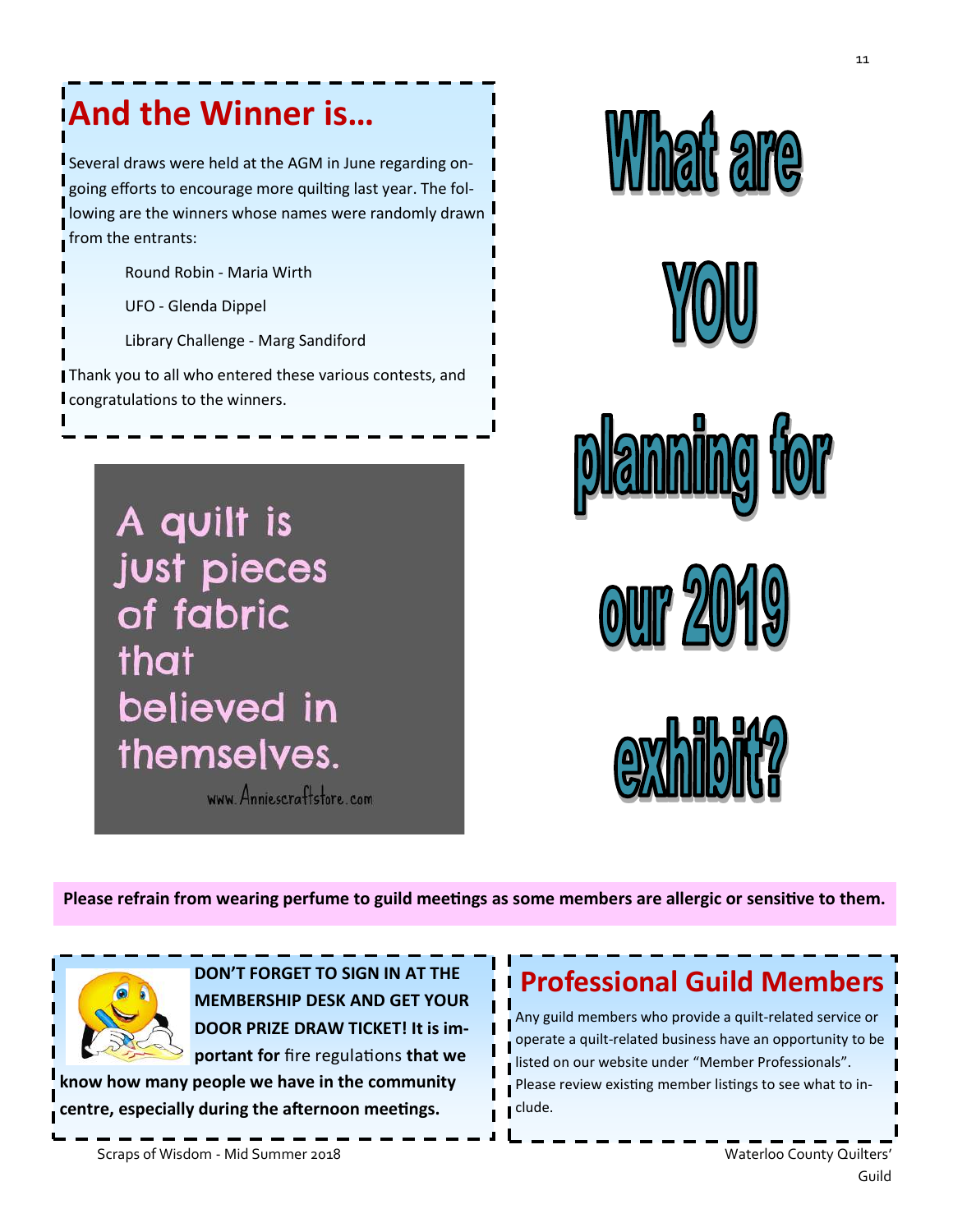

A Lively Mix of Modern and Traditional Quilts September 22 & 23, 2018 **Ellesmere Community Centre** 20 Canadian Road, Scarborough

Saturday: 10 am to 5 pm Sunday: 10 am to 4 pm

Admission: \$8



**Vendors Mall Members Boutique** Tea Room Special Draw - Win an Elna Lotus!



Thanks to everyone, we have exceeded our goal! 55 quilts were donated and have all been delivered! Heartfelt thanks have been received.

Watch for news for next year in

the September newsletter and keep on sewing! The heat is forcing me to spend **extra time inside, hence a great start for I** next year.

- Judy Siegner

If you know of a guild member who has become ill, please let our secretary, Doris Martin know so she can send a get well card from all of us.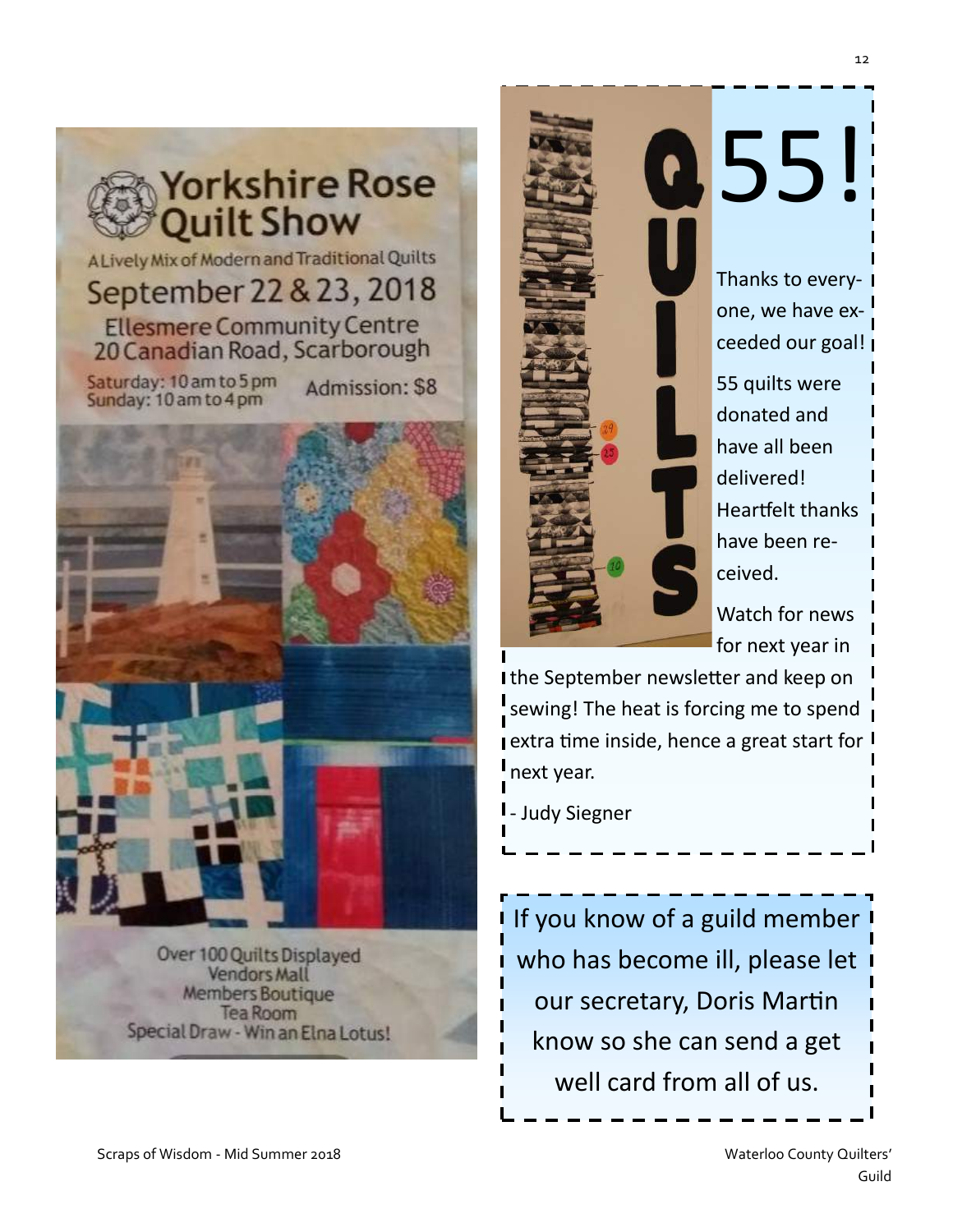

Scraps of Wisdom - Mid Summer 2018 Waterloo County Quilters' Natural Material Occurs of Waterloo County Quilters'

Guild